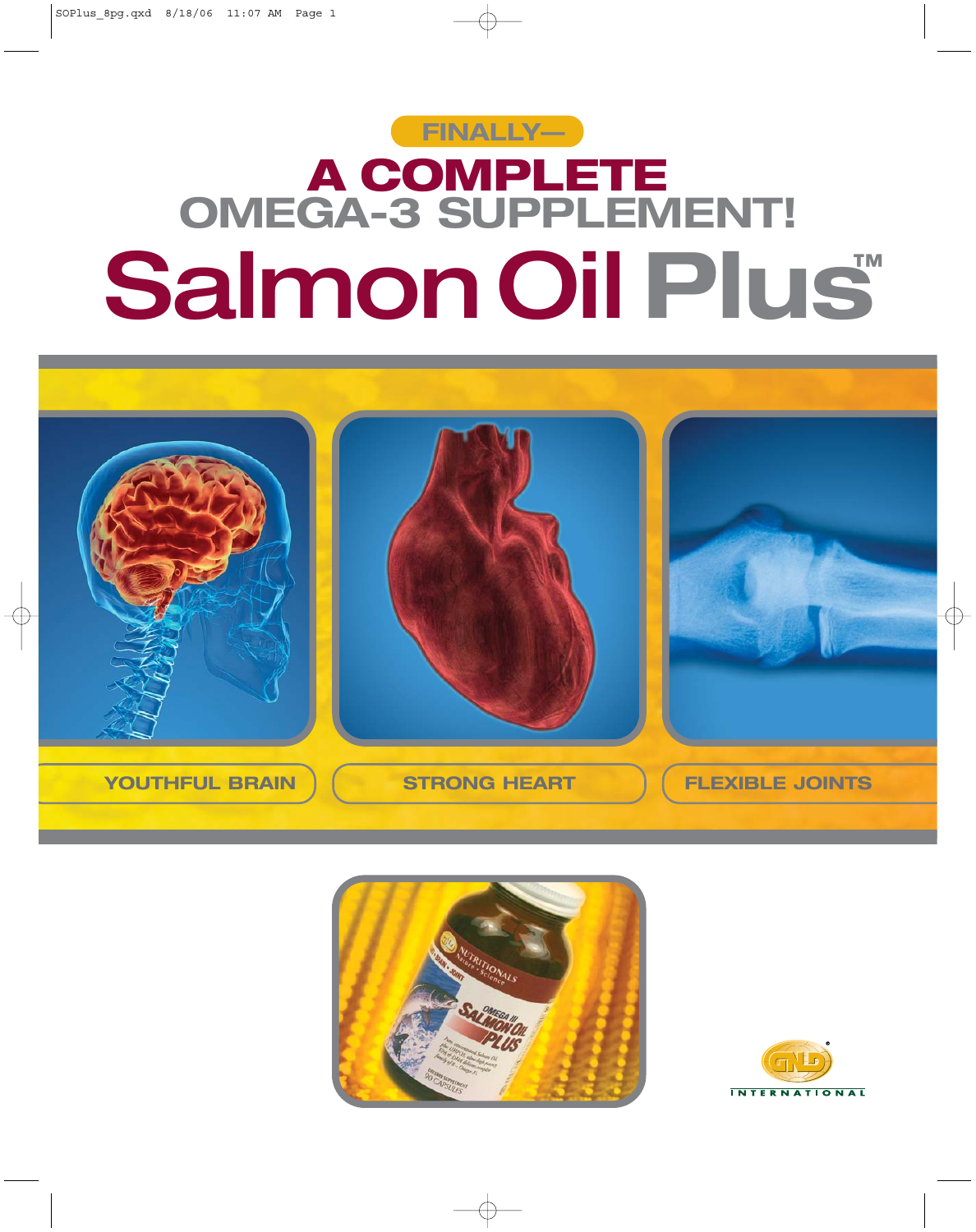# Salmon



# What we've known:

Back in the 1970's, when a correlation between the diet of Eskimos rich in fatty fish—and the inordinately low rate of heart disease in that population was noted, scientists began to realize the benefits of omega-3 fatty acids on heart health.

So we've long known of the powerful roles these valuable nutrients play in human nutrition—just as we've known that few people eat the 2-3 servings per week experts recommend for optimal health. *And this is a problem that isn't going away*. In fact, the unhealthy imbalances in our modern diet have reached critical proportions! Cheeseburgers, pizza, super-size sodas—sure, we get plenty of *those*. But where are the omega-3 fatty acids? Where are the ingredients in our diet that help *prevent* serious, long-term health problems, instead of *causing* them?!

Ready for some good news?

- Omega-3 fatty acids play direct roles in the arteries and veins of our bodies, keeping them flexible and elastic—reducing hardening of the arteries. Omega-3 fatty acids also benefit the blood, lowering triglycerides, increasing high-density lipoproteins, and reducing blood platelet stickiness.
- Omega-3 fatty acids play key roles in joint health by reducing inflammation associated with joint use or injury. Omega-3s also reduce the inflammation associated with rheumatoid arthritis.
- Omega-3 fatty acids slow aging of the brain. Making up key components of brain tissue, omega-3 fatty acids are even more powerful

than previously thought. Older adults who supplement their diets with EPA and DHA have demonstrated greater cognitive function when compared to those who don't. Current research shows omega-3 fatty acids offer a protective effect on the brain, decreasing the development of Alzheimer's disease and other forms of dementia.

# **WHAT WE'VE LEARNED:**

And the good news gets better! We've learned that omega-3 fatty acids are more powerful nutrients than we thought—fundamental to ALL cells, ALL tissue, ALL organs, ALL of our bodies' systems! The latest scientific research not only continues to validate the important roles of EPA and DHA in human health, but it also shows that there is a whole family of omega-3 fatty acids, **a total of eight in all**, that contribute to optimal human nutrition. This critically important chain of dietary omega-3 fatty acids starts with ALA (alpha linolenic acid) and ends with DHA (docosahexaenoic acid), taking six important steps along the way. Each is now known to have its own unique biochemistry and to support "synergistic" role in human omega-3 nutrition. The scientific and medical communities agree that people need to get **more omega-3 fatty acids** in their diets.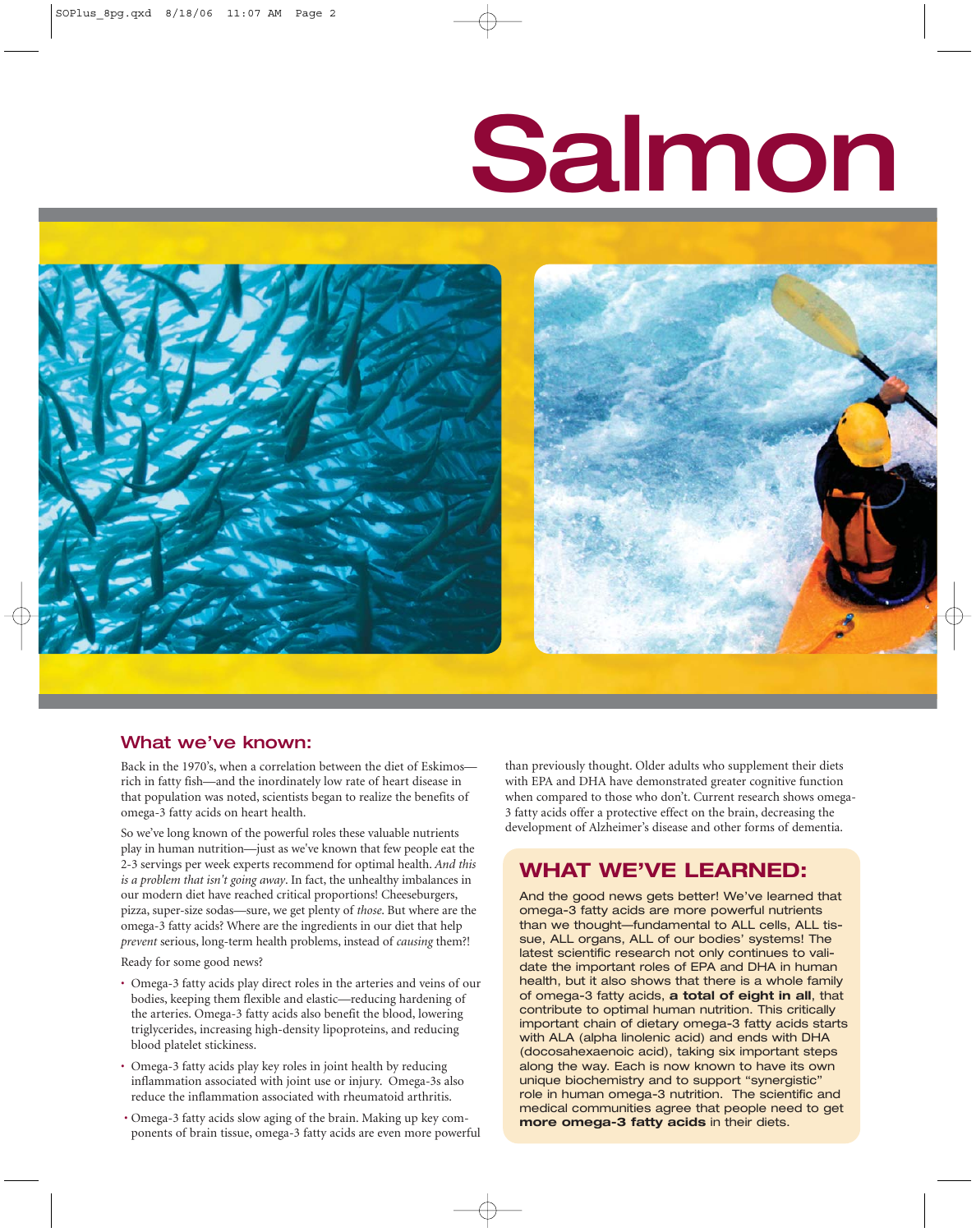# Oil **Plus™**



# Salmon Oil Plus Gives You:

- A complete omega-3 supplement! Salmon Oil Plus is the first supplement of its kind to assure a standardized amount of **all eight members of the omega-3 family** involved in human nutrition.
- The GNLD Difference with UHPO3—Ultra High Potency Omega-3 fatty acids, and **"molecular differentiation"** to bring you the very best in salmon oil supplementation!
- **Potency guaranteed** to deliver 460 mg EPA, 480 mg DHA, 50 mg DPA, and 80 mg mixed omega-3 fatty acids with every 3-capsule serving.
- No risk of accumulated toxins. Only the **finest, top-quality, health-screened fish** selected for human consumption are used. All sources are screened for more that 160 potential contaminants with an allowable detection limit of ZERO!



Omega-3 fatty acids a critical part of a healthy diet

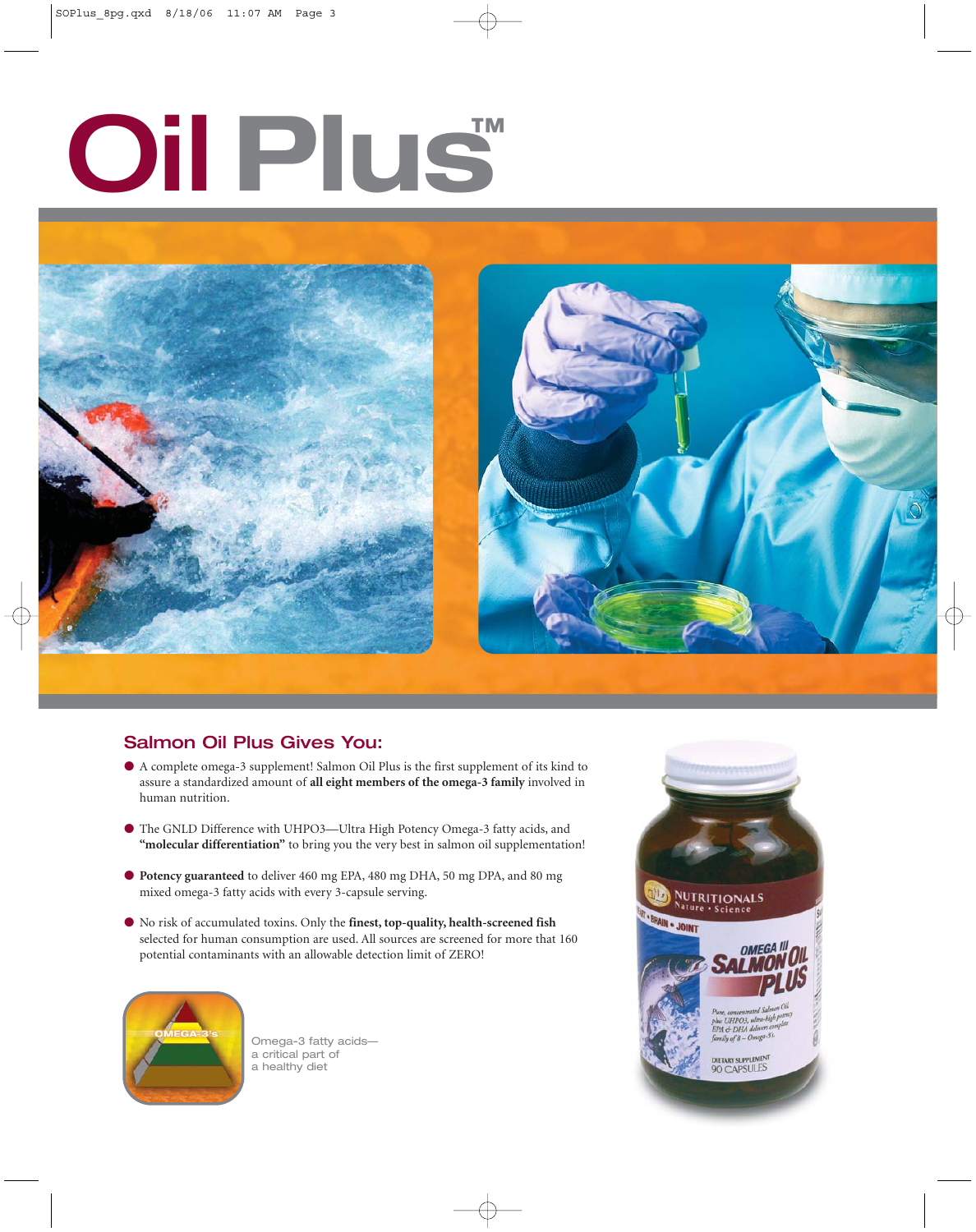# SalmonOil **Plus™**

# OMEGA-3 FATTY ACIDS: **MORE POWERFUL THAN WE THOUGHT!**

S ince the discovery of the amazing power of omega-3<br>
fatty acids in the 1970's, tens of millions of dollars<br>
have been spent on thousands of studies trying to<br>
unlock their secrets. The rewards have been slow in comince the discovery of the amazing power of omega-3 fatty acids in the 1970's, tens of millions of dollars have been spent on thousands of studies trying to ing, but the benefits they've provided for greater health and functional longevity are huge. And all indications are that—though we've made great progress—there is still a lot more power to be discovered.



John Miller SAB Member

Not surprisingly, at least for the SAB, it turns out that there is a whole family of eight omega-3 fatty acids in Nature's Blueprint for human nutrition—not just the EPA and DHA that have taken centerstage. Although the importance of these two remains paramount, the other six members are important in their own right. Vice President of Science and Technology, GNLD International

Together, these eight omega-3's represent a cascade-like chain of steps within the body's natural biochemical processes called "elongation." Starting with ALA (alpha linolenic acid), the body can perform seven more steps, resulting in eight different omega-3 fatty acid pools. The body can then draw from these pools whatever individual or group of omega-3 fatty acids it needs at any given time.



But this process is highly complex, and production is quite slow. Demand for specific omega-3's can, and frequently does, exceed available supplies, particularly in times of greatest need. Such insufficiency can undermine or create imbalances within the body's critical systems. If allowed to persist, this condition can leave us unnecessarily exposed to degenerative disease and declining physical and cognitive function.

### Omega-3's: "Master molecules"

The latest research shows that omega-3 fatty acids act like "master molecules" within the body's natural biochemical hierarchy. They are critical, fundamental building blocks of all cells, tissue, organs, and systems of the body. They are involved in ways we did not know, and they have powers we did not expect. (1)

It seems the body already knows how important omega-3's are. When omega-3's are present in abundance, our cells actually absorb and use them preferentially over other fatty acids, even going as far as extracting these others from membranes and replacing them with omega-3's.

### It's the omega-3's that make fish "brain food"!

A growing number of scientists now believe it was the introduction of omega-3 fatty acid rich foods into our diets (which occurred when we started catching and eating fish in abundance) that fueled the development of our larger brains, more complex and sophisticated nervous system, and superior cognitive skills. All you need to do is look at the importance of omega-3's to the developing brain and nervous system of a child during pregnancy and immediately following birth to see the connection. Omega-3's are the single most needed nutrient during that time, and their relative abundance or deficiency affects not only structural development but also such things as IQ and intellectual capacity. (2)

So what do these new omega-3 family members do?

We don't know exactly what they all do yet. But we're starting to unravel Nature's plan, and here are some key points:

All eight appear together in human nutrition. They participate synergistically in the body's natural omega-3 metabolism.If one is not available, the chain of conversion is broken and others can no longer be made. Thus, dietary supplementation of all eight forms supports optimal performance of the omega-3's many functions.

DPA, like its sister omega-3 DHA, is stored by the body and found in most tissue. It's the immediate building block for DHA, and without it DHA cannot be formed. It works together with DHA in formation, maintenance, and repair of brain structure (tissue) and function.

ETA(3) and ETA are immediate precursors of EPA. If one of them is missing, EPA cannot be formed by the body. Together, ETA(3), ETA, and EPA are the 3 primary "eicosanoids" in the omega-3 cascade, contributing the greatest anti-inflammatory component. Together and individually, they offset and balance a counterpart fatty acid on the inflammatory side of the cascade.

Eicosanoids form part of the body's natural self-healing system. Called autacoids (auto  $=$  self : akos  $=$  healing), they're essential for "maintenance and repair" throughout the body. Omega-3 eicosanoids are critical to this process, and dietary abundance is essential to maximum healing capability.

Imbalances of eicosanoids caused by deficiencies of anti-inflammatory omega-3 eicosanoids have been connected to the auto-immune functions of the body, increasing the risk of heart attack, thrombotic stroke, arthritis, asthma, colitis, head aches, inflammation, menstrual cramps, metastases, and osteoporosis.

# GNLD science and technology leads the way…..again!

Understanding all of these developments in omega-3 science and technology is complicated. And doing something with it is difficult. But it's just the sort of challenge GNLD is known for! With the introduction of Salmon Oil Plus, we have pushed the envelope of understanding and potential for amazing benefit to a new level once again.

Salmon Oil Plus is both evolutionary and revolutionary. It's built on decades of research and an uncompromising commitment to quality. By standardizing, stabilizing, and delivering all eight omega-3 fatty acids, it reflects technical capabilities previously unattainable. By delivering the whole family of omega-3 fatty acids, it provides everything Nature intended in the forms and balances your body needs.

Based in Nature – Backed by Science: Finally….the first COMPLETE omega-3 supplement!

### References:

(1) http://www.lipomics.com/resources/fatty\_acids/index.htm

(3) http://efaeducation.nih.gov/sig/eicosa3.html



<sup>(2)</sup> http://www.fi.edu/brain/fats.htm#biggianthead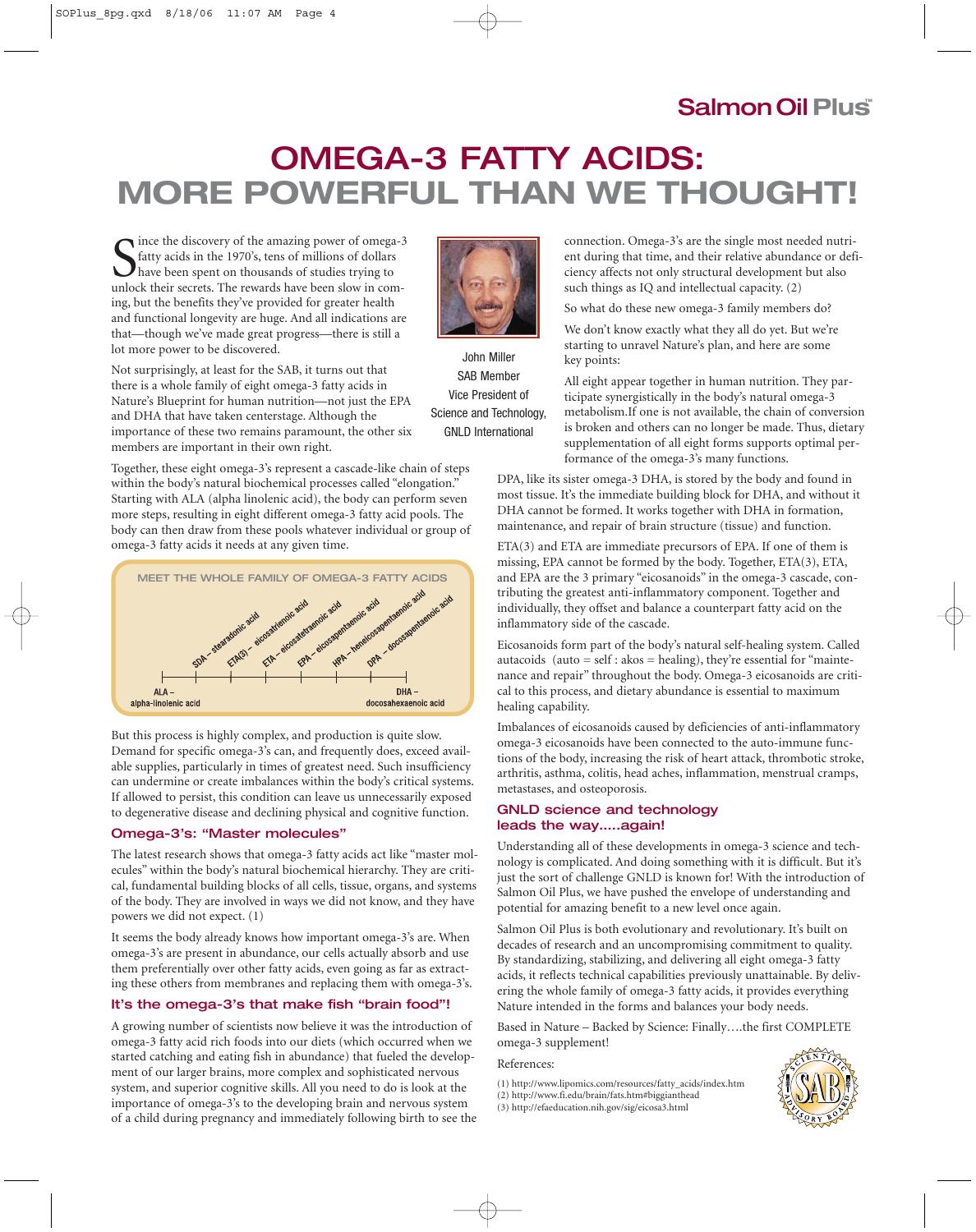# INTRODUCTION TO **OMEGA-3 FATTY ACIDS**

### Dietary Lipids: The good, the bad, and the essential

In our eternal quest for thinness, we have turned fat into a villain. And in our attempts to eat low-fat diets and shun saturated fats and cholesterol, we often make the mistake of avoiding all fats. But all fats are not bad. Indeed, fat can be good, even essential. We absolutely require certain fats for health lipids, sterols, and essential fatty acids. Some types of "good" fats make up the bulk of the membranes surrounding every cell in your body. Other types are critical components of the fatty tissues of the brain, eyes, and nerves, and play important roles in bodily defenses.

# A balance of Omega-3 and Omega-6 fatty acids is essential for health

Of the many "good" fats that play important roles in the body, two types — omega-6 and omega-3 polyunsaturated fatty acids — have gotten a lot of attention in the scientific community in the last three decades for their beneficial effects. Scientists worldwide have recommended that government agencies officially recognize the crucial differences between omega-3 and omega-6 fatty acids.

In the United States, the National Academy of Sciences is considering establishing Recommended Dietary Allowances (RDAs) for omega-6 and omega-3 fatty acids, following the lead of Canada, the first nation to provide separate dietary recommendations for these fatty acids

Requirements for omega-6 fatty acids, found in vegetable oils and many other foods, are more than met by the diets of developed nations. In contrast, omega-3 fatty acids, specifically the long-chain variety, are harder to come by. Fatty fish, especially salmon, tuna, herring, mackerel, and sardines are the only viable dietary sources of the often deficient long-chain omega-3 fatty acids. Therefore, the emphasis on omega-3 fatty acid intake should increase.

If you aren't eating two to three servings of fatty fish each and every week, you may not be getting enough omega-3 fatty acids. Omega-3 fatty acids are required for normal growth and development and optimal function of the heart, blood, arteries and veins, brain, nerves, eyes, joints, skin, and sex organs. Omega-3 fatty acids have been the subject of thousands of scientific studies and their importance to health is undeniable. For instance, a great deal is known about their favorable effects on cardiovascular health, as they "thin" blood and decrease the risk of blood clots and heart arrhythmias. In addition, omega-3 fatty acids have been recently shown to play important roles in inhibiting inflammation and even cancer.

### There are actually eight (8) members of the Omega-3 fatty acid family found in human nutrition.

Starting with alpha linolenic acid (ALA) and ending at docosahexaenoic acid (DHA) there are a total of eight omega-3 fatty acids involved in human nutrition. Some play important individual roles while others play supporting or synergistic roles. All are involved in and members of the body's natural fatty acid biochemistry, including cell and tissue structure and function, the formation of other powerful biochemicals and the expression or inhibition of basic systems and balances.

The 8 members include (arranged in order of occurrence);

- 1. ALA alpha-linolenic acid
- 2. SDA stearadonic acid
- 3. ETrA eicosatrienoic acid
- 4. ETA eicosatetraenoic acid
- 5. EPA eicosapentaenoic acid
- 6. HPA heneicosapentaenoic acid
- 7. DPA docosapentaenoic acid
- 8. DHA docosahexaenoic acid

ALA and one omega-6 fatty acid (linoleic acid) are considered essential because the human body cannot produce them, so they must be supplied in the diet.

Other omega-3 fatty acids are called "conditionally essential" because the body simply cannot make them fast enough to keep up with demand. For instance, the body can make EPA and DHA from a "parent" fatty acid (ALA) and immediate precursors (ETA and DPA), but this synthesis is slow, unreliable, and cannot supply the needed amounts for optimal health. For this reason it is more efficient to obtain them directly from the diet.

### Fish oils benefit the heart

Populations that eat large quantities of fish tend to have lower rates of heart disease than those that do not.<sup>1</sup> For instance, despite their high-fat diets, Greenland Eskimos, who eat a lot of fatty fish (5 to 10 grams of omega-3 fatty acids per day), have few deaths due to heart attack — one-tenth the rate of Danes or North Americans!2 Japan's death rate from cardiovascular disease has traditionally been the lowest among 34 developed nations for men and the second-lowest (after France) for women, according to the World Health Organization. By way of comparison, the United States ranks in the middle among the 34 nations. What is the reason for Japan's heart health? The Japanese eat 3 to 9 ounces of fish per day, whereas Americans eat less than an ounce a day.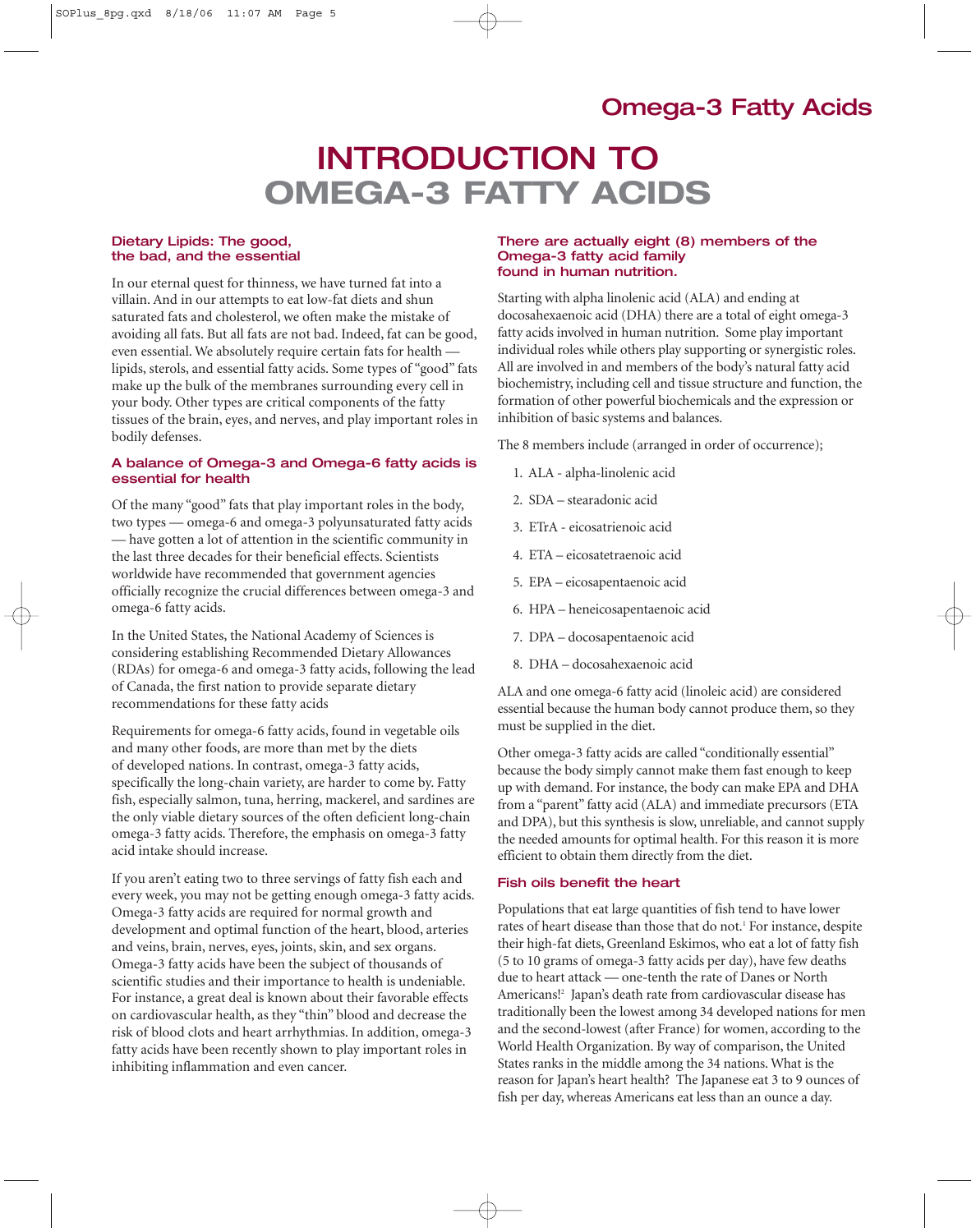Further, Japanese consuming the most fish have a much lower risk of heart disease than Japanese consuming the least fish.

How does fish oil support the health of the heart and blood vessels? Basically, it changes the chemistry of the blood. First, it consistently lowers blood levels of triglycerides. Second, by decreasing platelet "stickiness" and blood viscosity and by making red blood cells less rigid, it may lower the risk of artery-plugging blood clots. Third, it can lower blood pressure. And fourth, it may reduce the risk of arrhythmia, a common cause of sudden cardiac arrest. Additionally fish oil omega-3's have been shown to help keep blood vessels soft and flexible.

Most scientists agree that omega-3 fatty acids, taken as part of a low-fat diet, can lower the risk of cardiovascular disease. Evidence suggests that fish oils may be of particular benefit during stress or exercise. A National Heart, Lung and Blood Institute study suggested that a daily intake of 0.5 to 1.0 grams of longchain omega-3 fatty acids, such as EPA and DHA, may reduce the risk of cardiovascular death in middle aged American men by about 40%.<sup>1</sup> In people who had previously suffered heart attacks, a modest intake of fatty fish two to three times per week reduced death from all causes by 29% over a two-year period.

Dietary intake of omega-3 fatty acids from seafood is especially associated with a reduced risk of cardiac arrest. Unlike a heart attack — the result of a blocked artery to part of the heart cardiac arrest shuts down the entire heart and is more likely to be fatal. One study reported in the Journal of the American Medical Association found that people consuming one fatty fish meal per week had a 50% lower risk of cardiac arrest compared to those with no dietary intake of fish! Those consuming the greatest amounts of omega-3-rich fish experienced an even bigger reduction in risk (70%).<sup>3</sup>

## Fish oil helps control inflammation

Omega-3 fatty acids widely influence defensive and inflammatory responses throughout the body. For this reason, they may affect tissues as diverse as blood vessels, immune cells, skin, lungs, joints, kidneys, pancreas, and blood cells. By preventing overproduction of inflammatory substances, omega-3 fatty acids may lessen arthritis, menstrual pain, psoriasis, inflamed bowel, and other conditions. Moreover, they may lessen the dosages of prescribed medications required to treat these conditions.

# Fish oil benefits joints

About 165 million people worldwide have rheumatoid arthritis, an inflammation of the joints. Peer-reviewed scientific studies conducted around the world have demonstrated the benefits of omega-3-rich fish oil supplements in alleviating some of the tender joints and morning stiffness that make arthritis so painful and debilitating.<sup>4,5</sup> Some people taking fish oil supplements have even been able to discontinue the use of nonsteroidal antiinflammatory drugs without experiencing flare-ups.<sup>6</sup>

\*\*\*\*Combining fish oil with glucosamine is a powerful combination with both anti-inflammatory and anti-arthritic properties. Unlike powerful anti-inflammatory drugs, fish oil has no unwanted or dangerous side effects.\*\*\*\*

# Other inflammatory conditons

Omega-3 fatty acids may be useful in preventing and/or treating other serious inflammatory conditions such as psoriasis and inflamed bowel<sup>7</sup>

# Fish is called "Brain Food" for a good reason

Fish has been called "brain food" for generations. The reason may be that fish's omega-3 fatty acids support the structure and function of the brain, nerves, and eyes.<sup>8</sup> The cells of the nervous system have particularly "fluid" membranes, and omega-3 fatty acids contribute to this fluidity.

Throughout the body, cells prefer omega-3 fatty acids. When omega-3 fatty acids are available from the diet, they partially replace the omega-6 fatty acids in practically all cells, especially blood and brain cells.1 In most tissues and organs, if omega-3 fatty acids are in short supply, however, cells can use omega-6 fatty acids instead. This is not the case in the nervous system, where omega-3 fatty acids are absolutely required for normal function of rhodopsin, a protein in the retina that is necessary for sharp vision.

In research published in the October 1, 2005 edition of the Journal of Clinical Investigation (JCI)<sup>12</sup> scientists investigating the relationship between omega-3 fatty acids and brain structure discovered that omega-3's in general and DHA in particular are critical as building blocks of not just cells, but biochemical made only in the brain. "DHA is an essential building block for the structure of brain cells" stated Dr. Nicholas Bazan, Director of the Neuroscience Center of Excellence at Louisiana State University (LSU). Their findings show for the first time the direct involvement of DHA in the preservation of brain neurons and thus long-term cognitive function.

# Omega-3 and brain function

In a December 2004 study published in the American Journal of Clinical Nutrition<sup>13</sup> researcher investigating the long term effect of omega-3 consumption reported finding a direct benefit. In an observational study following a group of 64 year old patients they determined that, when tested and compared to similar tests they had taken in 1947, those with the highest omega-3 intake had the highest IQ and greatest cognitive retention.

An "Evidence Report" published by the US Agency for Healthcare Research and Quality (AHRQ) in 2005<sup>14</sup> found that fish, total omega-3 fatty acid consumption and specifically DHA were associated with a reduction in risk of both Alzheimer's and non-Alzheimer's dementia.

Another study has shown that Omega-3 fatty acids may benefit by slowing the ageing of the brain. Older adults who supplement their diets with EPA and DHA have demonstrated greater cognitive function when compared to those who don't. A recent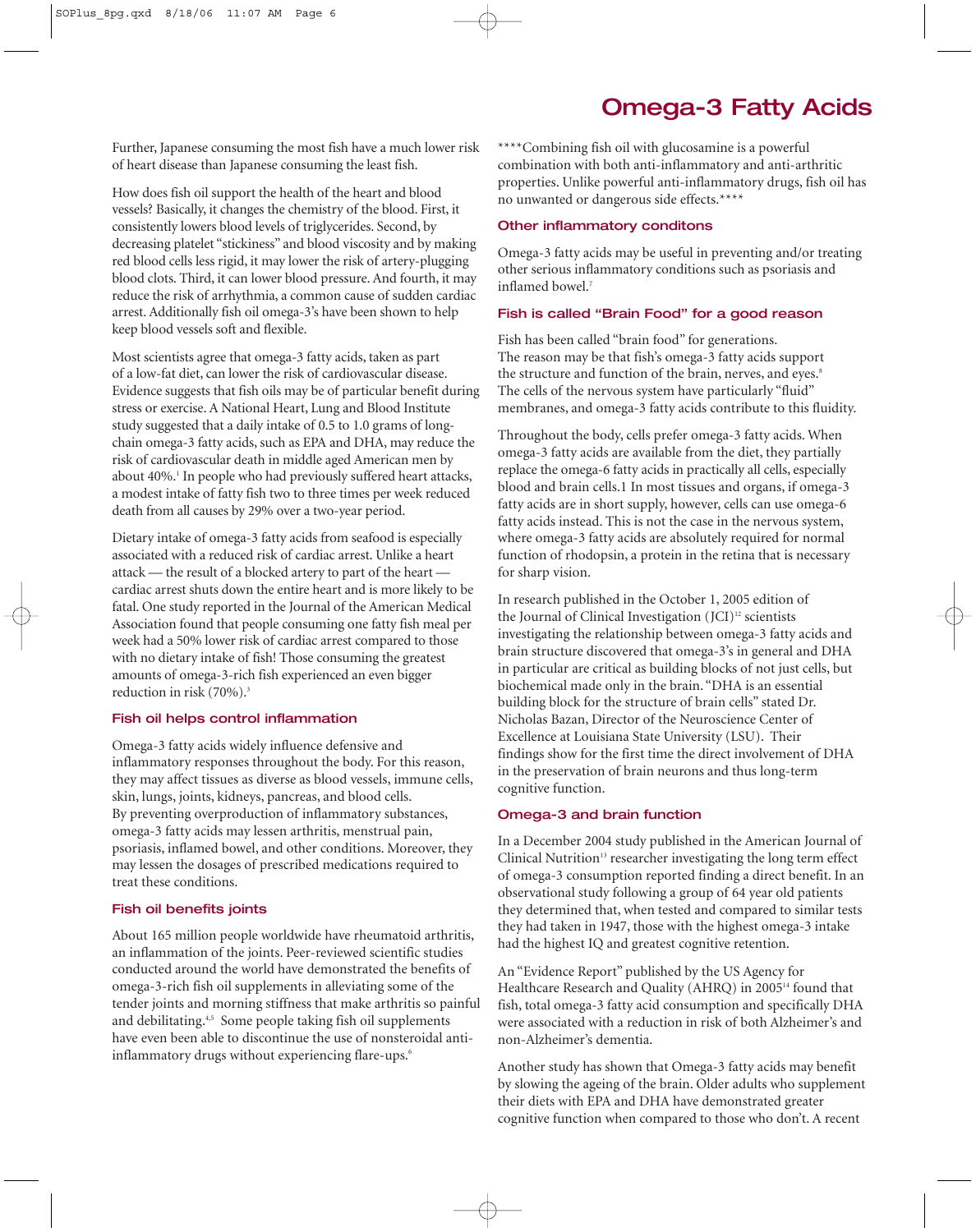study in American Journal of Clinical Nutrition the researchers reported that study participants who eat oily fish or take fish oil supplements score 13 per cent higher in IQ tests and are less likely to show early signs of Alzheimer's disease when compared to those that didn't.<sup>13</sup>

Results of yet another trial published in the December 2005 issue of the Archives of Neurology showed that those who ate omega-3 rich fish at least once a week had what amounted to a 10% slower rate of brain aging.<sup>15</sup>

## Omega-3 and behavior

As goes the brain, so goes the person.The brain houses many areas and activities that affect everything about us—from alertness and mental clarity to sleep, memory, physical dexterity and even mood. Because both the structure and function of the brain are so directly related to dietary omega-3 status, researchers began looking for a relationship to behavior.

Researchers in Australia conducted a study on 145 children with ADHD and found that taking fish oil supplements can improve attention span and calm children with ADHD. Lead researcher, Natalie Sinn, from the University of Adelaide stated "There is a growing body of research to suggest that some children with developmental problems, including ADHD and dyslexia, can benefit from omega-3 supplements."

In a double-blind study conducted by the Veteran's Administration and published in the December 2005 issue of Neuropsychopharmacology<sup>16</sup> researchers showed that patients being supplemented with 3 grams of omega-3 rich fish oil per day showed a "clinically significant and progressive decrease in their anger scores."

# Special needs during pregnancy and lactation

At no time in life is the need for long-chain omega-3 fatty acids more important than during pregnancy, breast-feeding, and infancy, when infant eyes, nerves, and brain are developing.<sup>8</sup> Omega-3 fatty acids present in mother's milk influence the structure and function of the retina and central nervous system. For instance, researchers found that infants fed formulas without the omega-3 fatty acid DHA had vision that was not as sharp as that of breast-fed infants.<sup>9</sup>

Despite the importance of omega-3 fatty acids, many infant formulas still lack them. At an international scientific conference held in 1990, health experts recommended that all infant formulas include omega-3 fatty acids, and that steps be taken to stop marketing formulas that fail to include omega-3 fatty acids. Most nutritionists now advocate adding omega-3 fatty acids at least to formulas for premature infants, who tend to have lower omega-3 stores than full-term babies.

### Omega-3 fatty acids may help inhibit cancer

In numerous animal studies, omega-3 fatty acids decreased the number, size, and growth rate of tumors and increased the time interval before tumors appeared.<sup>1</sup> Tumor inhibition was even

more pronounced when animals were fed low-calorie diets. Research indicates that omega-3 fatty acids may be especially beneficial in inhibiting cancers of the colon, pancreas, breast, and prostate. In a large human study, people who consumed a higher ratio of omega-3 fatty acids compared to omega-6 fatty acids had lower risks of developing cancer. Those with the highest omega-3 intakes had 33% fewer cancer deaths compared to those with the lowest intakes.

# Respiratory health

Approximately 15 million people in the United States have asthma—nearly 5 million of them are children. Recent studies show asthmatic women with diets rich in EPA and DHA during pregnancy dramatically reduced the risk of their children developing asthma by more then 70%.<sup>10</sup>

Additionally, a separate study demonstrated a reduced risk of exercise-induced asthma attacks in athletes.<sup>11</sup>. The asthmaticinduced decline in lung function that occurs after exercise was reduced by almost 80% in the athletes who were taking fish oil supplements.4

# The Omega-3 fatty acid gap

Getting enough omega-6 fatty acids is not a problem in developed nations. Getting enough omega-3 fatty acids, however, is another story: Eating enough fish — by far the richest source of long-chain omega-3 fatty acids — is an upstream battle for most people. While many health experts recommend two to three servings of fatty fish per week for optimal health, most of us eat only one serving per week! Studies conducted by researchers at the United States Department of Agriculture and the National Heart, Lung and Blood Institute confirm that the modern diet is deficient in omega-3 fatty acids. While scientists recommend an optimal omega-3 intake of 800 to 1,100 mg per day, including 300-400 mg of DHA and EPA, the average daily consumption in the U.S. is 50 mg EPA and 80 mg DHA — a far cry from the recommended intake.1

While our low intake of omega-3 fatty acids is cause for alarm, our high intake of omega-6 fatty acids worsens the situation. For every pound of fish we eat, we consume five pounds of poultry and 10 pounds of red meat! Diets rich in red meat, full-fat dairy products, and other sources of saturated fat often feature unbalanced ratios of omega-6 fatty acids relative to omega-3 fatty acids. Evidence suggests that our hunter-gatherer ancestors consumed a diet with roughly equal amounts of omega-6 and omega-3 fatty acids. Today we consume 10 to 25 times more omega-6 fatty acids than omega-3 fatty acids! This imbalance may set the stage for inflammation and disease. Because omega-3 fatty acids are necessary for normal growth, development, and metabolism throughout life, they should be abundant in the diets of all humans. The only viable way to boost the omega-3 fatty acid content in the diet is to consume more fatty fish or fish oil supplements rich in omega-3 fatty acids.